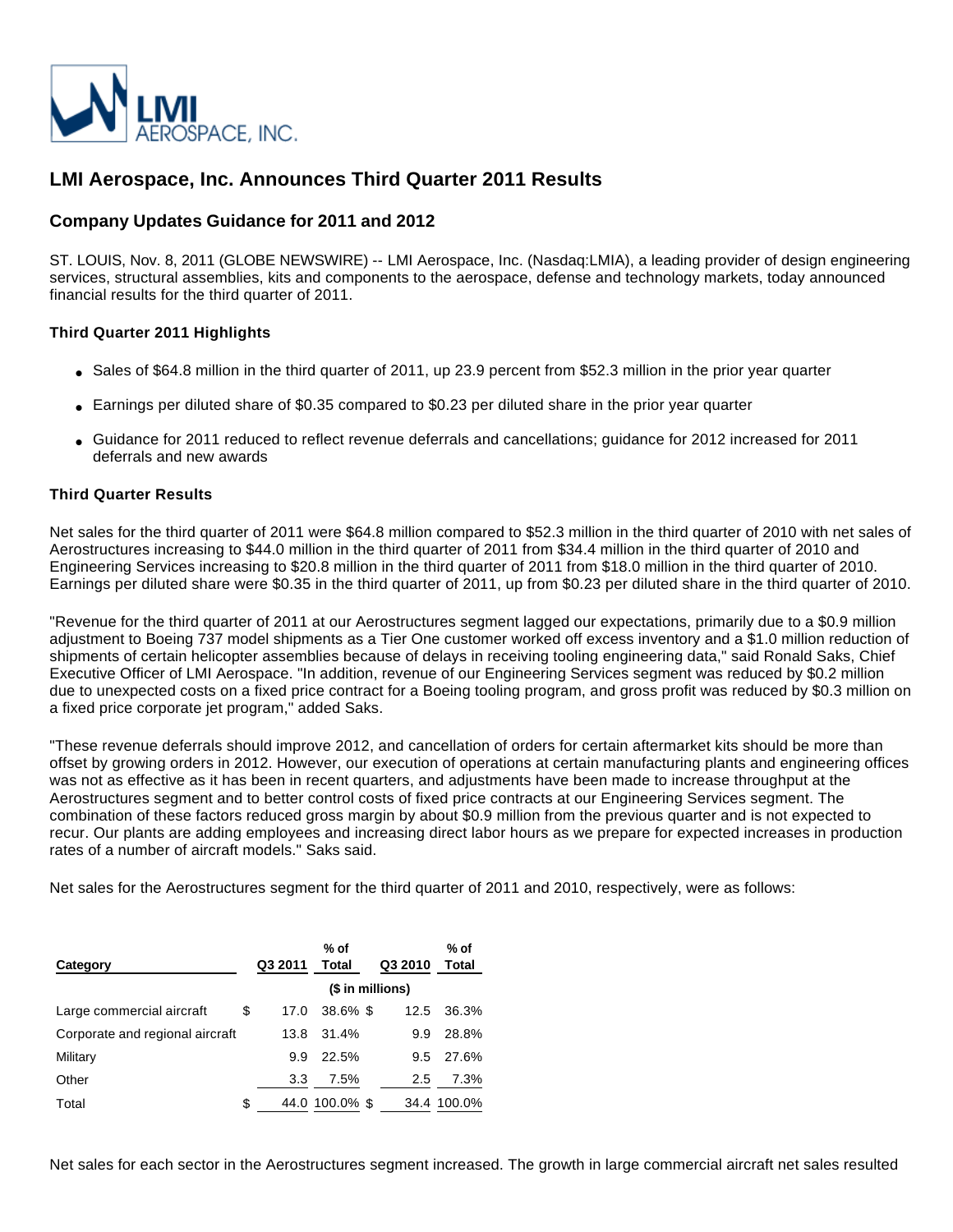from increased deliveries for the Boeing 747, higher demand for winglet products, and growth in a frames program on the Boeing 777 model. Corporate and regional aircraft net sales benefited from increased deliveries for the Gulfstream G450, G550 and G650 and tooling revenue for the Mitsubishi Regional Jet. Military programs increased largely due to higher revenue on the Blackhawk program.

Service revenues for the Engineering Services segment for the third quarter of 2011 and 2010, respectively, were as follows:

| Category                        | Q3 2011   | % of<br><b>Total</b> | Q3 2010          | % of<br>Total |
|---------------------------------|-----------|----------------------|------------------|---------------|
|                                 |           |                      | (\$ in millions) |               |
| Large commercial aircraft       | \$<br>6.3 | $30.3\%$ \$          | 7.9              | 43.9%         |
| Corporate and regional aircraft | 6.2       | 29.8%                | 5.0              | 27.8%         |
| Military                        | 5.2       | 25.0%                | 3.8              | 21.1%         |
| Other                           | 3.1       | 14.9%                | 1.3              | 7.2%          |
| Total                           | \$        | 20.8 100.0% \$       |                  | 18.0 100.0%   |

Service revenues for large commercial aircraft decreased due to design maturation of the Boeing 747-8 model and decreased engineering requirements for the Airbus A350 platform. Growth in corporate and regional aircraft was driven by engineering support for Bombardier's Learjet 85, which more than offset declines in the Mitsubishi Regional Jet and G650 programs as the design phase of these projects neared completion. Services to the new Boeing 767 tanker program provided growth in the military sector, offsetting declines from other military programs, principally the winding down of a manufacturing engineering project for the F-35 program. Service revenues on various tooling programs, including the Boeing model 747 Large Cargo Freighter, increased other Engineering Services net sales.

Consolidated gross profit was \$15.3 million, or 23.6 percent of net sales, in the third quarter of 2011 compared to \$12.0 million, or 22.9 percent of net sales, in the third quarter of 2010. The Aerostructures segment generated gross profit of \$11.9 million, or 27.0 percent of net sales, in the third quarter of 2011 compared to \$8.9 million, or 25.9 percent of net sales, in the third quarter of 2010. The increased margins were driven by improved efficiencies on higher net sales in the current quarter and a beneficial adjustment to expected workers compensation costs. The Engineering Services segment generated third quarter 2011 gross profit of \$3.5 million, or 16.8 percent of net sales, versus \$3.0 million, or 16.7 percent of net sales, for the third quarter of 2010. Although Engineering Services benefited from growing sales, cost growth on certain fixed price contracts resulted in lower than expected gross margins for the quarter.

Selling, general and administrative expenses (SG&A) were \$8.7 million, or 13.4 percent of net sales, for the third quarter of 2011, up from \$8.1 million, or 15.5 percent of net sales, for the third quarter of 2010. The growth was primarily attributable to increased payroll and fringe benefit costs. SG&A for the Aerostructures segment for the third quarter of 2011 was \$6.7 million, up from \$6.4 million in the third quarter of 2010, and SG&A for the Engineering Services segment was \$2.0 million in the third quarter of 2011, up from \$1.7 million in the third quarter of 2010.

Other expense, net increased to \$0.3 million in the third quarter of 2011 due to losses on foreign currency transactions and non-recurring financing transaction costs. The effective income tax rate was 33.2 percent in the third quarter of 2011 compared to 27.0 percent in the third quarter of 2010. The lower effective income tax rate in the third quarter of 2010 was due to higher levels of credits and lower state taxes than had been estimated when the company filed its 2009 income tax returns.

The company generated free cash flow of \$1.7 million in the third quarter of 2011 compared to \$4.7 million in the third quarter of 2010. Accounts receivable and inventory used \$2.4 million of cash, and capital expenditures were \$3.1 million in the quarter.

The company also announced that backlog at September 30, 2011, was \$219.2 million compared to \$226.0 million at September 30, 2010.

### **2011 Guidance**

LMI announced that 2011 guidance has been changed, and it now expects total net sales for 2011 of between \$253.3 million and \$259.3 million, net of eliminations of approximately \$1.7 million. Overall gross profit is estimated to be between 24.1 percent and 24.4 percent, and selling, general and administrative expenses are expected to be between \$33.8 million and \$35.2 million. Interest and other expenses are expected to be approximately \$1.4 million, and the effective tax rate is expected to be approximately 32.5 percent. Depreciation, amortization and stock-based compensation expenses are expected to be approximately \$7.2 million. The guidance for each segment is as follows:

### Aerostructures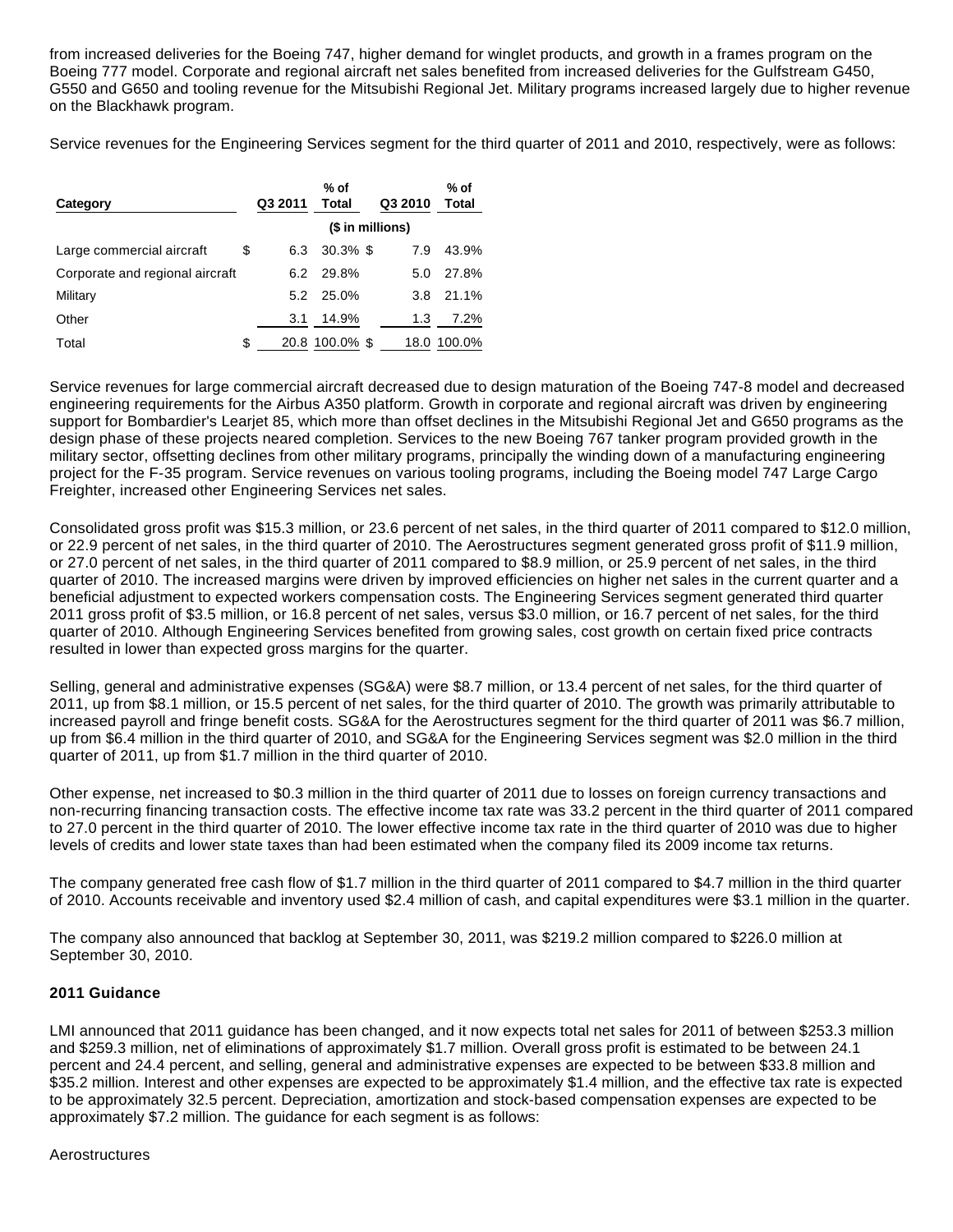- Net sales of between \$169.0 million and \$171.0 million
- Gross profit of between 27.2 percent and 27.5 percent
- SG&A of between \$26.0 million and \$27.0 million

### Engineering Services

- Net sales of between \$86.0 million and \$90.0 million
- Gross profit of between 17.6 percent and 18.2 percent
- SG&A of between \$7.8 million and \$8.2 million

The Company's net sales estimate for 2011 was reduced because of deferrals of \$0.9 million of Boeing 737 revenue due to a one time customer inventory adjustment, \$2.0 million of military helicopter revenue transferred to 2012 due to delays in receiving tooling engineering data and \$2.0 million in tooling on a regional jet program that is expected to be invoiced in the first quarter of 2012.

## **2012 Guidance**

For 2012, the company expects net sales of between \$290.0 million and \$308.0 million. Gross profit is planned to be between 24.1 percent and 25.1 percent. Selling, general and administrative expenses are estimated to be between \$35.8 million and \$37.2 million. Interest and other expenses are expected to be approximately \$1.1 million, and the effective tax rate is expected to be between 34.0 percent and 35.0 percent. Depreciation, amortization and stock-based compensation expenses are estimated to range between \$8.2 million and \$8.6 million. Expectations for each segment for 2012 are as follows:

## **Aerostructures**

- Net sales of between \$198.0 million and \$210.0 million
- Gross profit of between 27.0 percent and 28.0 percent
- SG&A of between \$27.5 million and \$28.5 million

### Engineering Services

- Net sales of between \$92.0 million and \$98.0 million
- Gross profit of between 18.0 percent and 19.0 percent
- SG&A of between \$8.3 million and \$8.7 million

"As stated in previous quarters, we are pursuing several large expansion projects in order to accommodate increasing orders," said Saks. "In recent months we have received a substantial design build award from a military aircraft customer and a \$40,000 per shipset Gulfstream G650 award from a Tier One customer. During the balance of 2011, we expect additional awards for assemblies and components on Boeing 737 and 787 models as well as the Gulfstream G650. We have begun a mentoring program for three suppliers based in South Carolina and have some additional long-term agreements that are expected to be finalized in the fourth quarter of 2011. Our 2012 revenue guidance was raised to reflect the carryover of the deferred 2011 revenue described above and a potential expansion of our Mexicali plant in response to possible additional demand there from two customers. After a brief lull in demand for engineers and the conclusion of a planning project for a military customer, our Engineering Services segment has been aggressively hiring in the fourth quarter of 2011 to satisfy increasing demand for both design and stress engineers on two large long-term projects. As a result, we are improving our assimilation and training programs for new employees, and we are exploring joint ventures with non-US companies for both engineering services and manufactured product."

LMI Aerospace, Inc. is a leading provider of design engineering services, structural assemblies, kits and components to the aerospace, defense and technology markets. Through its Aerostructures segment, the company primarily fabricates, machines, finishes, integrates, assembles and kits formed close-tolerance aluminum and specialty alloy and composite components and higher level assemblies for use by the aerospace, defense and technology industries. It manufactures more than 30,000 products for integration into a variety of aircraft platforms manufactured by leading original equipment manufacturers and Tier 1 aerospace suppliers. Through its Engineering Services segment, operated by its D3 Technologies, Inc. subsidiary, the company provides a complete range of design, engineering and program management services, supporting aircraft lifecycles from conceptual design, analysis and certification through production support, fleet support and service life extensions via a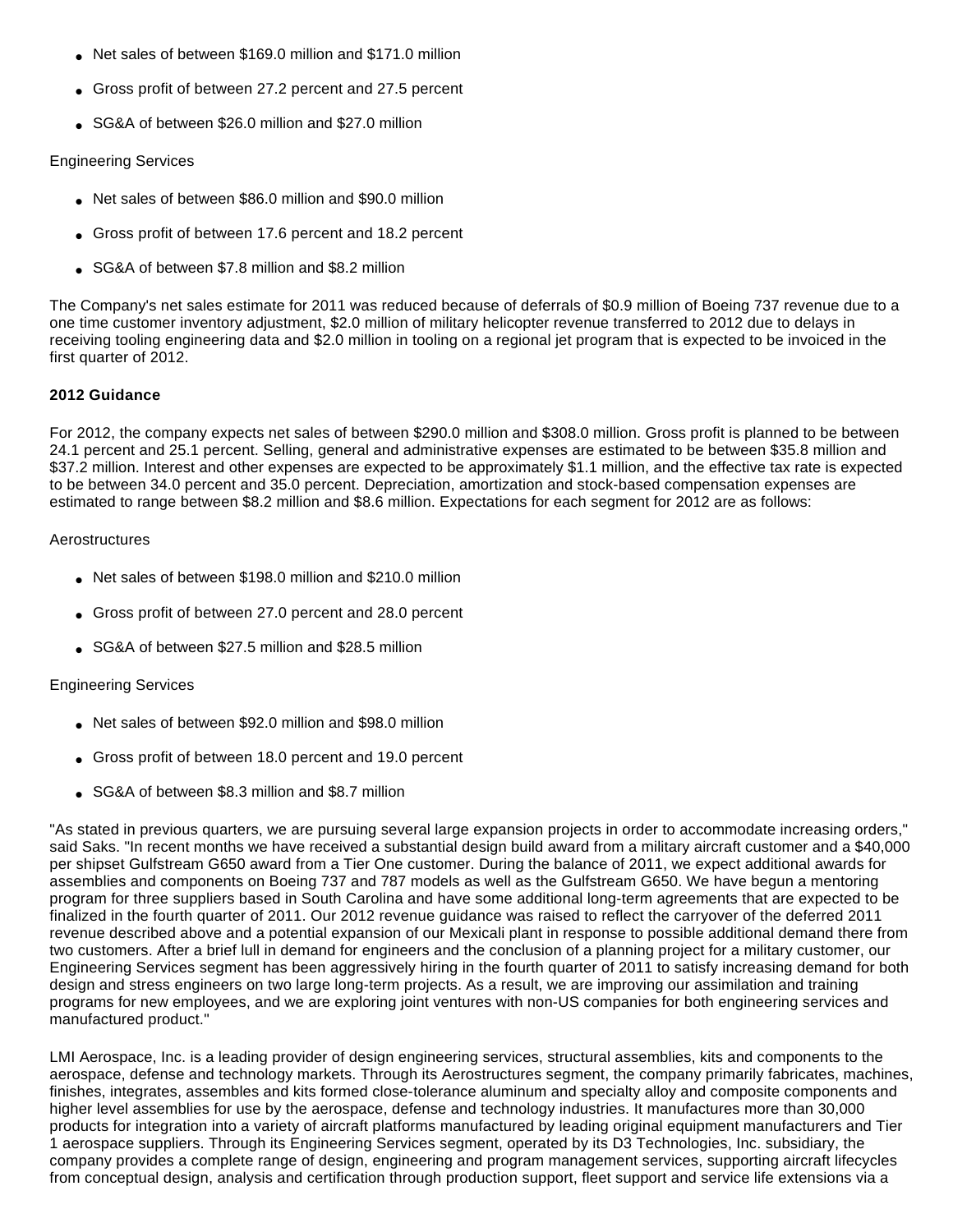complete turnkey engineering solution.

## The LMI Aerospace, Inc. logo is available at <http://www.globenewswire.com/newsroom/prs/?pkgid=4971>

This news release includes forward-looking statements related to LMI Aerospace, Inc.'s outlook for 2011 and 2012, which are based on current management expectations. Such forward-looking statements are subject to various risks and uncertainties, many of which are beyond the control of LMI Aerospace, Inc. Actual results could differ materially from the forward-looking statements as a result of, among other things, the factors detailed from time to time in LMI Aerospace, Inc.'s filings with the Securities and Exchange Commission. Please refer to the Risk Factors contained in the company's Annual Report on Form 10- K for the year ended December 31, 2010, and any risk factors set forth in the company's other subsequent filings with the Securities and Exchange Commission.

#### **LMI Aerospace, Inc.**

#### **Condensed Consolidated Balance Sheets**

#### (Amounts in thousands, except share and per share data)

(Unaudited)

|                                                                                                              | September 30, December 31, |           |  |
|--------------------------------------------------------------------------------------------------------------|----------------------------|-----------|--|
|                                                                                                              | 2011                       | 2010      |  |
| <b>Assets</b>                                                                                                |                            |           |  |
| Current assets:                                                                                              |                            |           |  |
| Cash and cash equivalents                                                                                    | \$8,298                    | \$1,947   |  |
| Trade accounts receivable, net of allowance of \$263 at September 30, 2011 and<br>\$253 at December 31, 2010 | 39,732                     | 34,006    |  |
| Inventories                                                                                                  | 49,156                     | 45,148    |  |
| Prepaid expenses and other current assets                                                                    | 2,353                      | 2,729     |  |
| Deferred income taxes                                                                                        | 2,927                      | 3,846     |  |
| <b>Total current assets</b>                                                                                  | 102,466                    | 87,676    |  |
| Property, plant and equipment, net                                                                           | 25,237                     | 21,346    |  |
| Goodwill                                                                                                     | 49,102                     | 49,102    |  |
| Intangible assets, net                                                                                       | 18,138                     | 20,827    |  |
| Other assets                                                                                                 | 2,401                      | 898       |  |
| <b>Total assets</b>                                                                                          | \$197,344                  | \$179,849 |  |
| Liabilities and shareholders' equity                                                                         |                            |           |  |
| <b>Current liabilities:</b>                                                                                  |                            |           |  |
| Accounts payable                                                                                             | \$10,124                   | \$7,898   |  |
| Accrued expenses                                                                                             | 12,480                     | 11,246    |  |
| Short-term deferred gain on sale of real estate                                                              | 233                        | 233       |  |
| Current installments of long-term debt and capital lease obligations                                         | 57                         | 181       |  |
| <b>Total current liabilities</b>                                                                             | 22,894                     | 19,558    |  |
| Long-term deferred gain on sale of real estate                                                               | 2,898                      | 3,073     |  |
| Long-term debt and capital lease obligations, less current installments                                      |                            | 28        |  |
| Long-term deferred revenue                                                                                   | 799                        |           |  |
| Deferred income taxes                                                                                        | 7,385                      | 7,427     |  |
| Total long-term liabilities                                                                                  | 11,082                     | 10,528    |  |

#### Shareholders' equity:

Common stock, \$0.02 par value per share; authorized 28,000,000 shares; issued 12,122,210 and 12,075,030 shares at September 30, 2011 and December 31, 2010, respectively 242 242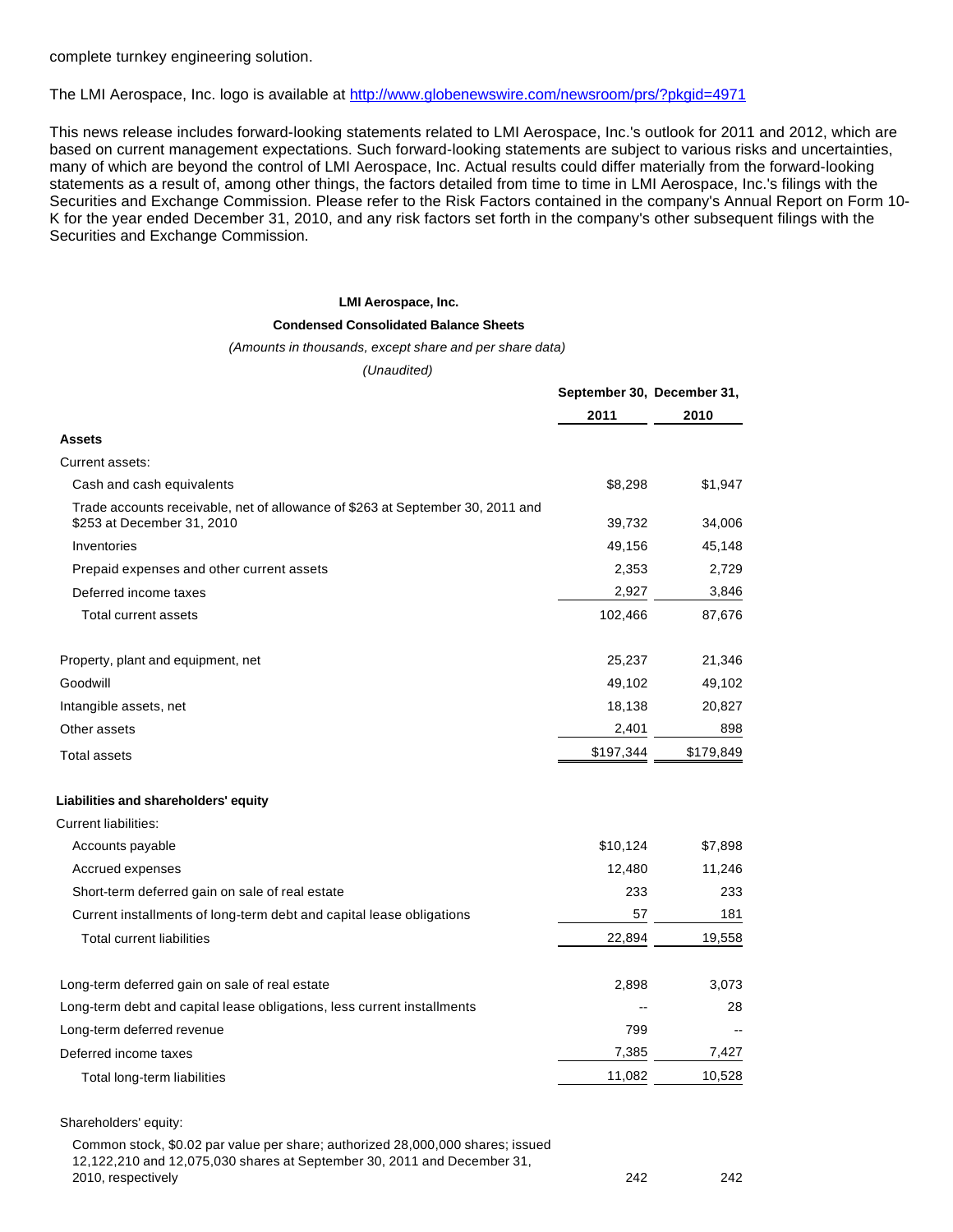| Preferred stock, \$0.02 par value per share; authorized 2,000,000 shares; none<br>issued at either date  |           |           |
|----------------------------------------------------------------------------------------------------------|-----------|-----------|
| Additional paid-in capital                                                                               | 74.506    | 73.440    |
| Treasury stock, at cost, 254,142 shares at September 30, 2011 and 301,772<br>shares at December 31, 2010 | (1,206)   | (1, 432)  |
| Retained earnings                                                                                        | 89.826    | 77,513    |
| Total shareholders' equity                                                                               | 163,368   | 149,763   |
| Total liabilities and shareholders' equity                                                               | \$197.344 | \$179,849 |

### **LMI Aerospace, Inc.**

# **Condensed Consolidated Statements of Income**

## (Amounts in thousands, except share and per share data)

# (Unaudited)

|                                               | <b>Three Months Ended</b><br>September 30, |          | <b>Nine Months Ended</b><br>September 30,   |           |  |
|-----------------------------------------------|--------------------------------------------|----------|---------------------------------------------|-----------|--|
|                                               |                                            |          |                                             |           |  |
|                                               | 2011                                       | 2010     | 2011                                        | 2010      |  |
| Sales and service revenue                     |                                            |          |                                             |           |  |
| <b>Product sales</b>                          | \$42,704                                   | \$33,036 | \$119,102                                   | \$109,937 |  |
| Service revenues                              | 22,063                                     | 19,248   | 69,912                                      | 58,707    |  |
| Net sales                                     | 64,767                                     | 52,284   | 189,014                                     | 168,644   |  |
| Cost of sales and service revenue             |                                            |          |                                             |           |  |
| Cost of product sales                         | 31,316                                     | 24,553   | 85,822                                      | 81,099    |  |
| Cost of service revenues                      | 18,119                                     | 15,766   | 58,057                                      | 47,949    |  |
| Cost of sales                                 | 49,435                                     | 40,319   | 143,879                                     | 129,048   |  |
| Gross profit                                  | 15,332                                     | 11,965   | 45,135                                      | 39,596    |  |
| Selling, general and administrative expenses  | 8,681                                      | 8,231    | 25,855                                      | 24,034    |  |
| Income from operations                        | 6,651                                      | 3,734    | 19,280                                      | 15,562    |  |
| Other income (expense):                       |                                            |          |                                             |           |  |
| Interest expense, net                         | (255)                                      | (160)    | (510)                                       | (554)     |  |
| Other, net                                    | (289)                                      | 55       | (851)                                       | 10        |  |
| Total other expense                           | (544)                                      | (105)    | (1, 361)                                    | (544)     |  |
| Income before income taxes                    | 6,107                                      | 3,629    | 17,919                                      | 15,018    |  |
| Provision for income taxes                    | 2,029                                      | 980      | 5,606                                       | 5,137     |  |
| Net income                                    | \$4,078                                    | \$2,649  | \$12,313                                    | \$9,881   |  |
| Amounts per common share:                     |                                            |          |                                             |           |  |
| Net income per common share                   | \$0.35                                     | \$0.23   | \$1.07                                      | \$0.87    |  |
| Net income per common share assuming dilution | \$0.35                                     | \$0.23   | \$1.05                                      | \$0.85    |  |
| Weighted average common shares outstanding    |                                            |          | 11,584,510 11,442,567 11,547,558 11,409,718 |           |  |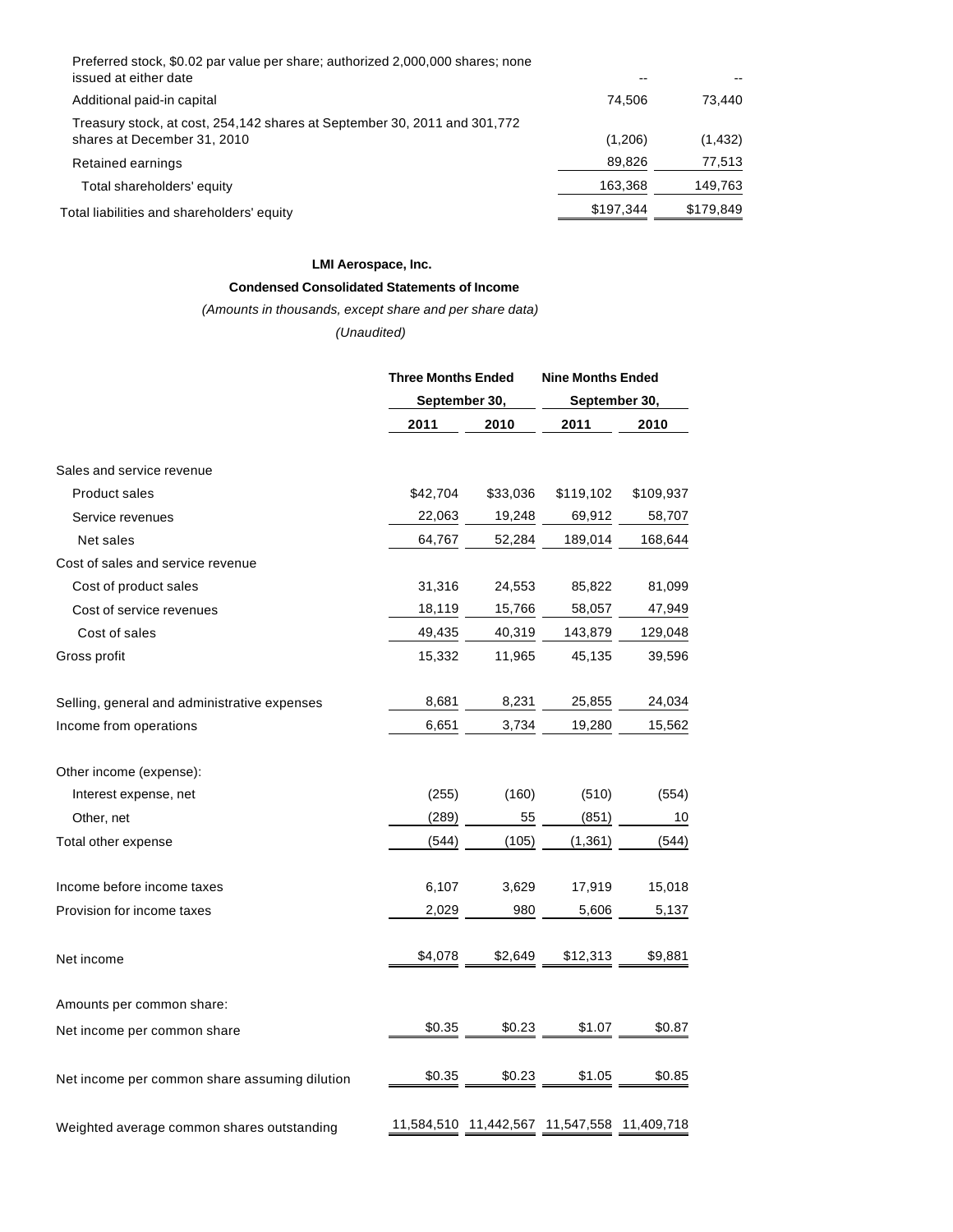### **LMI Aerospace, Inc.**

### **Condensed Consolidated Statements of Cash Flows**

### (Amounts in thousands)

(Unaudited)

|                                                                                   | <b>Nine Months Ended</b><br>September 30, |           |
|-----------------------------------------------------------------------------------|-------------------------------------------|-----------|
|                                                                                   |                                           |           |
|                                                                                   | 2011                                      | 2010      |
| <b>Operating activities:</b>                                                      |                                           |           |
| Net income                                                                        | \$12,313                                  | \$9,881   |
| Adjustments to reconcile net income to net cash provided by operating activities: |                                           |           |
| Depreciation and amortization                                                     | 5,351                                     | 5,520     |
| Intangible asset impairment                                                       | 1,163                                     |           |
| Contingent consideration write-off                                                | (1,235)                                   |           |
| Restricted stock compensation                                                     | 912                                       | 1,381     |
| Charges for inventory obsolescence and valuation                                  | 722                                       | 1,004     |
| Change in deferred tax assets and liabilities                                     | 877                                       |           |
| Other noncash items                                                               | (5)                                       | (277)     |
| Changes in operating assets and liabilities:                                      |                                           |           |
| Trade accounts receivable                                                         | (5,787)                                   | 2,584     |
| Inventories                                                                       | (4,730)                                   | 124       |
| Prepaid expenses and other assets                                                 | (968)                                     | 811       |
| Accounts payable                                                                  | 2,226                                     | (1,294)   |
| Accrued expenses                                                                  | 3,350                                     | 3,601     |
| Net cash provided by operating activities                                         | 14,189                                    | 23,335    |
| Investing activities:                                                             |                                           |           |
| Additions to property, plant and equipment                                        | (7, 723)                                  | (5,931)   |
| Other, net                                                                        | (9)                                       | (671)     |
| Net cash used by investing activities                                             | (7, 732)                                  | (6,602)   |
| <b>Financing activities:</b>                                                      |                                           |           |
| Principal payments on long-term debt and notes payable                            | (152)                                     | (264)     |
| Advances on revolving line of credit                                              | --                                        | 13,520    |
| Payments on revolving line of credit                                              | --                                        | (30, 520) |
| Other, net                                                                        | 46                                        | 534       |
| Net cash used by financing activities                                             | (106)                                     | (16, 730) |
| Net increase in cash and cash equivalents                                         | 6,351                                     | 3         |
| Cash and cash equivalents, beginning of year                                      | 1,947                                     | 31        |
| Cash and cash equivalents, end of quarter                                         | \$8,298                                   | \$34      |

# **LMI Aerospace, Inc. Selected Non-GAAP Disclosures**

(Amounts in thousands)

(Unaudited)

|      | Three Months Ended | Nine Months Ended |      |  |  |
|------|--------------------|-------------------|------|--|--|
|      | September 30,      | September 30,     |      |  |  |
| 2011 | 2010               | 2011              | 2010 |  |  |